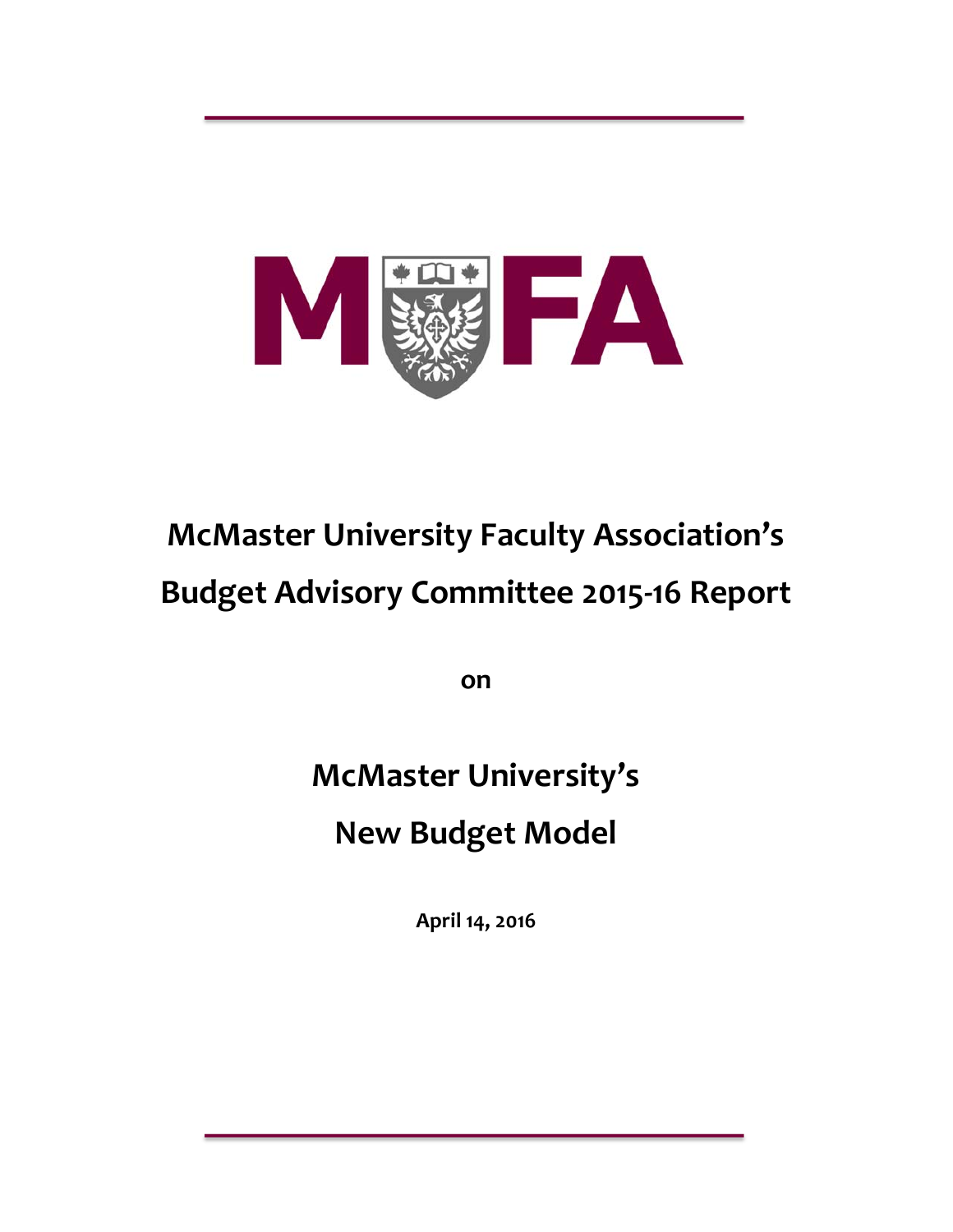# **McMaster University's New Budget Model**

# EXECUTIVE SUMMARY

Introduced in 2014/15, McMaster University's New Budget Model (NBM) has been the subject of considerable discussion within the McMaster community. We believe that while the NBM represents a very significant policy change for McMaster, it is a work in progress that will need ongoing attention as its ramifications for our university become apparent. Several motivations and/or principles are reported as driving the move to the NBM, with improved transparency being particularly important. The new model, especially in its initial implementation, represents a shift towards "activity-based budgeting," in which the revenue associated with each activity is directed to that activity with less redistribution than the previous model. The NBM places most year-to-year risk (the financial residual, be it a surplus or deficit) at the Faculty level.

Currently, 95-96% of operating revenues derive from tuition (49%) and provincial grants/BIUs (46%), and revenues are initially allocated primarily to the six Faculties, plus Arts and Science. Then, the Faculties pay for various aspects of McMaster's general operations. In 2015/16, Faculties transferred 39% of their revenue to support units, including employee support, administration, libraries, technology services, research support, rent and utilities, and student support. Faculties in with a budget deficit (in 2014-15: Health Sciences, Humanities and Sciences) receive a subsidy from the University Fund equivalent to that necessary to bring revenues up to their 2013/14 level.

McMaster's NBM has clear strengths and there were serious problems with the old approach to budgeting. However, as initially implemented the NBM also had clear weaknesses. In its first two years, many changes have been made to the budget model, but key questions remain regarding the NBM's alignment with the strategic vision of the university as well as the need for important opportunities for discussion and collegial governance. The development of the NBM is an iterative process and we are not yet confident that there have been sufficient iterations. Specifically, the NBM's emphasis upon revenue attribution and thereby enrolment, especially undergraduate enrolment, has come at the expense of the research mission. Further, the relationship between *Forward with Integrity* and the NBM is unclear at best, absent at worst.

The Consolidated Budget of the university is in surplus, and while the NBM is a marked improvement on the older, more dysfunctional budgetary model, it is far from perfect. Further, the upcoming renewal of the Strategic Mandate Agreement along with the changes to the provincial funding formula and tuition framework may force a significant reshaping of the NBM. In the interim, the MUFA Budget Advisory Committee recommends: 1) the NBM have a mechanism to allocate discretionary funds to Faculties when necessary for faculty renewal sufficient to maintain McMaster's research intensity; 2) greater effort to eliminate the friction that presently impedes interdisciplinary endeavours within the NBM; and 3) collegial governance of the NBM, not just budgets, to ensure that the NBM aligns with McMaster's mission rather than establishing that mission.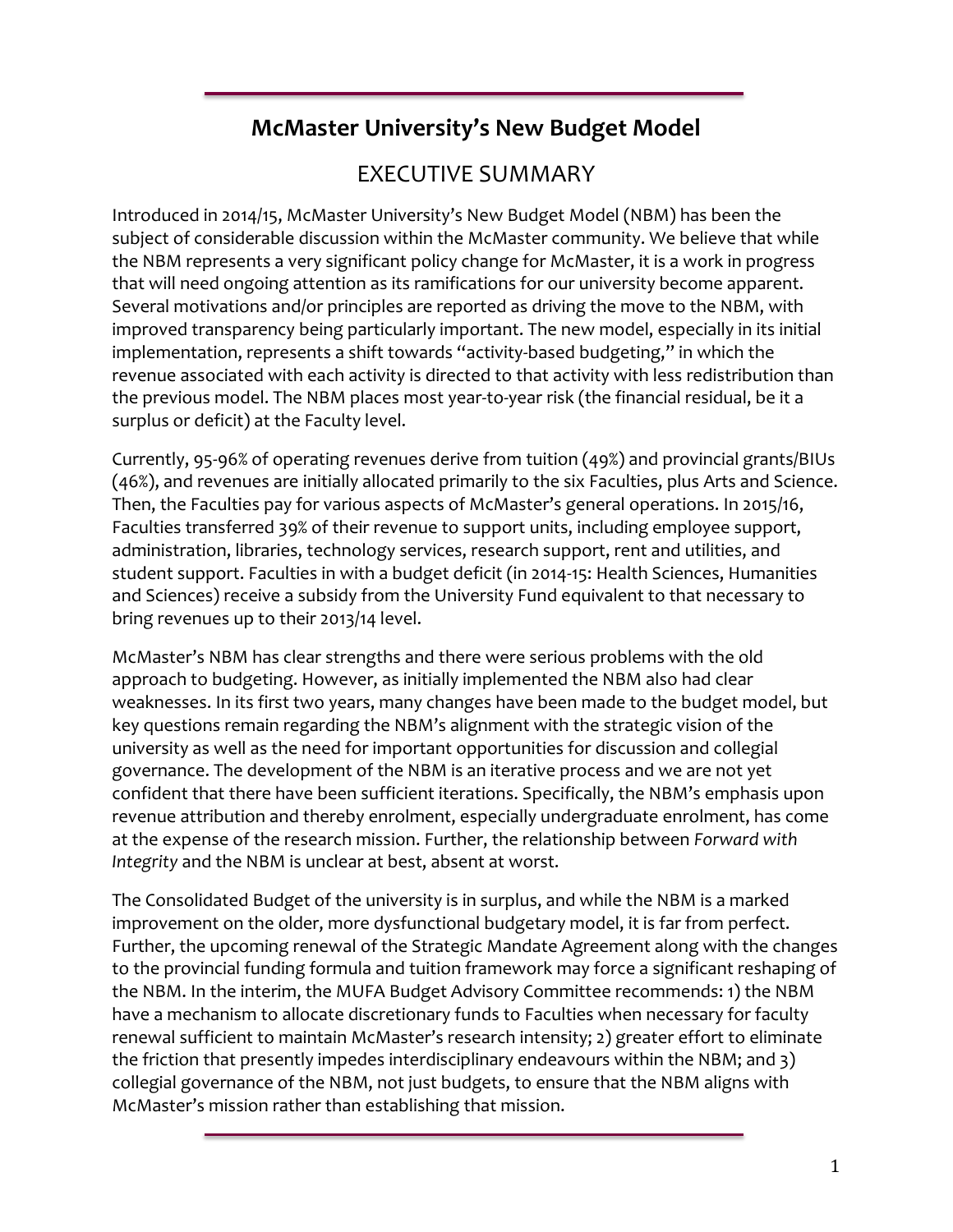Introduced in 2014/15, McMaster University's New Budget Model (NBM) has been the subject of considerable discussion within the McMaster community. It was these conversations together with an understanding of the importance of the NBM for both McMaster's faculty and, more broadly, the future direction of the institution that led the McMaster University Faculty Association (MUFA) to ask its Budget Advisory Committee (BAC) to examine the NBM.<sup>1</sup> In the course of our work the BAC has consulted widely, and we thank those who assisted us in this endeavour. We hope that many find this report useful. However, we do not view this report as a final step in MUFA's consideration of the NBM. Rather, we encourage continued dialogue among the many relevant stakeholders. We believe that while the NBM represents a very significant policy change for McMaster, it is a work in progress that will need ongoing attention as its ramifications for our university become apparent.

Intersecting with the NBM changes are other developments. Internally, the strategic vision documents *Forward with Integrity I* and *Forward with Integrity II* [jointly referred to as FWI] authored by President Patrick Deane signalled a desire to take McMaster in new directions. Additionally, the introduction of Mosaic, McMaster's new administrative information system (sometimes called an enterprise resource planning system), has interacted in substantial ways with the implementation and operation of the NBM. We expect this interaction to continue to be non-trivial. Externally, provincial policy has been seeking increased differentiation in the university sector. This was embodied in the *Strategic Mandate Agreement* (SMA) that was signed by McMaster in 2014 and will expire in March 2017. Even more importantly, the ongoing provincial funding formula review may transform the university's funding environment directly impacting the operation of the NBM. Other external factors, such as demographic trends, are also undoubtedly affecting the university. The combination of these internal and external factors means that the world is radically different from the one in which the team composing the budget task force began work on developing the model in 2007 and we have already seen the NBM evolve in important ways.

We open with an overview of the NBM, before moving to an analysis. We conclude with an assessment of the NBM and governance at McMaster, and outline some recommendations.

#### **1. An Overview of the NBM**

 $\overline{a}$ 

#### **1.1 Context: McMaster's Consolidated Budget and Financial Statements**

The NBM applies only to the operating budget, which is the largest of the five component budgets that together form McMaster's Consolidated Budget, which provides an annual statement of the university's overall financial plans. In this light, a budget is traditionally thought of as a quantification of a plan of action. The [2015/16 Consolidated Budget](https://www.mcmaster.ca/bms/pdf/2015-16_budget.pdf) is

<sup>&</sup>lt;sup>1</sup> MUFA's BAC has been inactive in recent years, but historical reports are available on the **MUFA** [archives webpage](http://macfaculty.ca/archives/) and the BAC's 2015/16 [terms of reference](http://macfaculty.ca/wp-content/uploads/2014/08/BudgetAdvisoryCommittee_2015-16-TOR.pdf) are also on the MUFA website.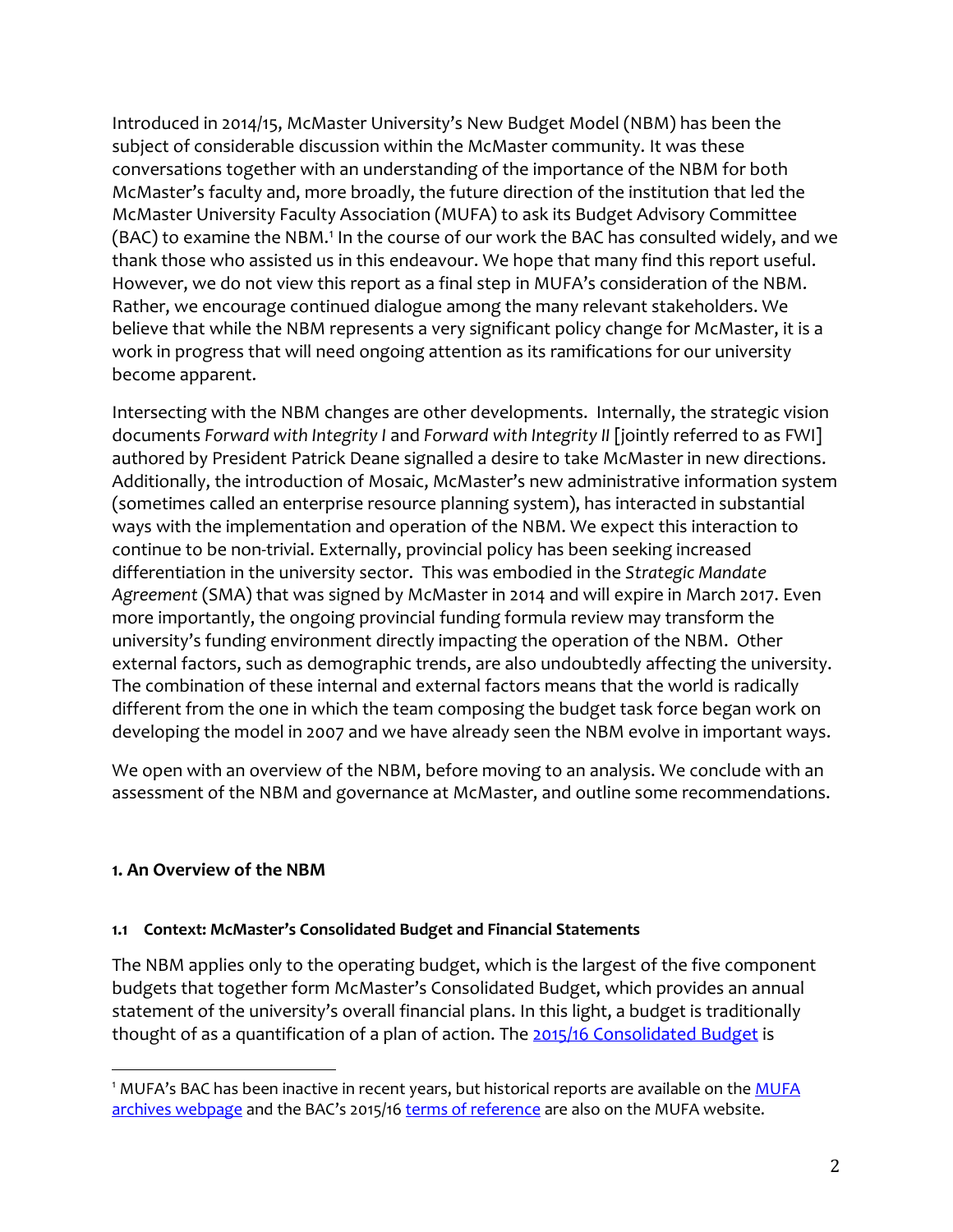approximately \$1 billion, which is comparable in magnitude to McMaster's budgets and [financial statements](http://mcmaster.ca/bms/BMS_Financial_Information.htm) in recent years. The five separate budgets are: operating, ancillary, capital, research and trust. Although there is some ability to move modest amounts across the five component budgets, we do not address that aspect of budgeting in this year's report but focus on the operating budget and the NBM. It is sometimes thought that there might be reserves hidden across these various budgets, but the BAC does not believe that this is the case. To borrow the words of one of our interlocutors, there are no "secret piggy banks." <sup>2</sup> Of course, judgements are made about the allocation of funds across budgets (and within them) and honest and intelligent individuals may have alternative perspectives regarding those decisions. This is one reason why an informed and ongoing discussion among McMaster's various stakeholders along with greater transparency is beneficial. To foreshadow, we welcome the increased transparency of the budgeting process associated with the NBM on this front.

Typically the operating budget represents about 60% of the consolidated budget, with the other four budgets accounting for the remainder.<sup>3</sup> In recent years the operating budget has oscillated between deficits and surpluses. While faculty tend to focus nearly exclusively on the operating budget, **the consolidated budget as a whole has been in surplus** as operating budget deficits have been offset by surpluses elsewhere. 4

Whereas the budget can be thought of as *a start of year* plan, McMaster's annual Financial Statement is an *end of year* statement of what actually happened in terms of the year's financial activity. Naturally, there will be small and even occasionally large variances between particular budget targets and the relevant line in the Financial Statement. Large variances need to be understood and addressed when appropriate, but systematic repeated deviations of relevant lines in the Financial Statement from the budgeted amount can undermine the budgeting process and be a cause for concern. We address one such concern with respect to central services below. More generally, much of the discussion below focuses on Faculties (e.g., Social Sciences) and their financial status as either "in surplus" or "in deficit". Again, it is important to differentiate between the budget being in surplus in contrast to the Faculty's financial statement showing (or not showing) a surplus (again, e.g., Social Sciences in the first year of the NBM when the budget was in surplus but the financial

 $\overline{a}$ 

<sup>&</sup>lt;sup>2</sup> The phrase is Deidre (Dee) Henne's. Ms. Henne is the Assistant Vice-President Administration and Chief Financial Officer.

<sup>&</sup>lt;sup>3</sup> Budget cycle 2015/16 figures supplied by Dee Henne are as follows: Operating budget 56.7%, Ancillary budget 7.4%, Capital budget 5.9%, Research 19.2%, Trust 10.8%.

<sup>4</sup> Surpluses and/or deficits in the operating budget can be masked by issues such as interest earnings on restricted trusts. The operating budget has not been in an overall structural deficit; instead deficits have been driven by one-time spending plans associated with unit level saved appropriation balances. It is important to note that funds are sometimes moved out of the operating budget to serve other mission related purposes such as the annual transfer of about \$4 million from the University Fund portion of the operating budget to the McMaster Capital Reserve. These funds are used for matching federal funding opportunities like the Canadian Foundation for Innovation (CFI) grants, classroom expansions and upgrades.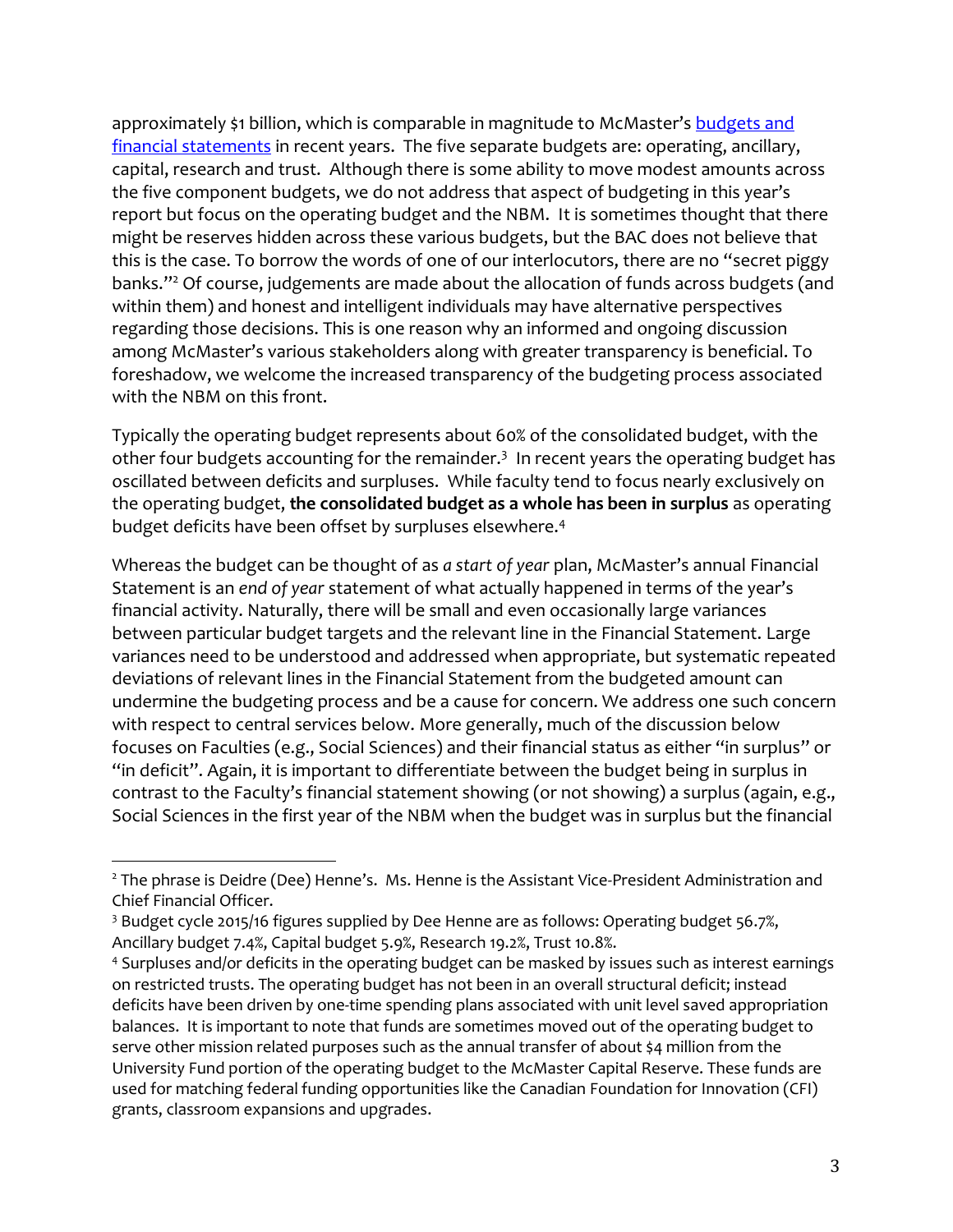statement showed a deficit). We focus on the budgeting side of the issue and the NBM, but the limits of this scope of analysis relative to end-of-year actuals need to be appreciated.

## **1.2 History**

In 2007, unease within McMaster's administration regarding budgeting processes prompted the formation of a budget task force. This led to [a report in 2009,](http://budgetmodel.mcmaster.ca/history/taskforce-one) and then a second taskforce that began work in 2009 and [reported in 2011.](http://budgetmodel.mcmaster.ca/history/taskforce-two) Eventually, this led to the implementation of the NBM in 2014/15, though there was much intervening discussion and many (sometimes quite important) details that were worked out and in some cases then adjusted. Of late, much of this work has been done by the Budget Model Implementation [Team](http://budgetmodel.mcmaster.ca/history/implementation-team) (BMIT). This team, which in accord with the composition listed on the website we view as including the Provost and Vice-President (Administration), has had and continues to have a major influence on McMaster.<sup>5</sup> The composition of the decision-making portion of this team is an important governance and budgeting issue as will be discussed in Section 3.

Several motivations and/or principles are reported as driving the move to the NBM, with improved transparency being particularly important. However, while much of the inspiration to examine McMaster's budgeting was an outgrowth of dissatisfaction with the status quo, it is apparent that a North American wide embrace of "activity based budgeting" was also at work. Other universities, including our neighbours the University of Toronto and Queen's University, moved to similar models prior to McMaster's shift.

## **1.3 Selected Preliminaries**

 $\overline{a}$ 

The starting point for understanding the [New Budget Model \(NBM\)](http://budgetmodel.mcmaster.ca/) is the relevant university webpage. The NBM terms itself an "activity based budget model", but this terminology can be confusing. One can think of two extreme hypothetical polar case budgeting models. At one end of the spectrum, a budgeting process can first decide what activities the university wants to pursue and then fund those activities without much attention to which ones generate revenue. This is a highly redistributive model. At the other end, there is no redistribution at all and the revenue associated with each activity is directed to that activity. This is a revenue attribution model. Each has quite different incentives for behaviour. **In the public sector context neither extreme is optimal.**

Real budget models for Canadian universities are obviously somewhere in between these two cases and at issue is where on the spectrum a model sits and, in the case of the NBM, where it sits relative to the budgeting model that preceded it. **The new model, especially in its initial implementation, appears to represent a shift towards the revenue attribution pole.** That is, it is a shift towards returning funds to those Faculties where they were generated. This model, in a limited sense, aligns the university with Ontario government

<sup>&</sup>lt;sup>5</sup> In contrast, and in line with actual practice, some view the BMIT as an information generating group that supports the Provost and Vice-President (Administration) in their decision-making.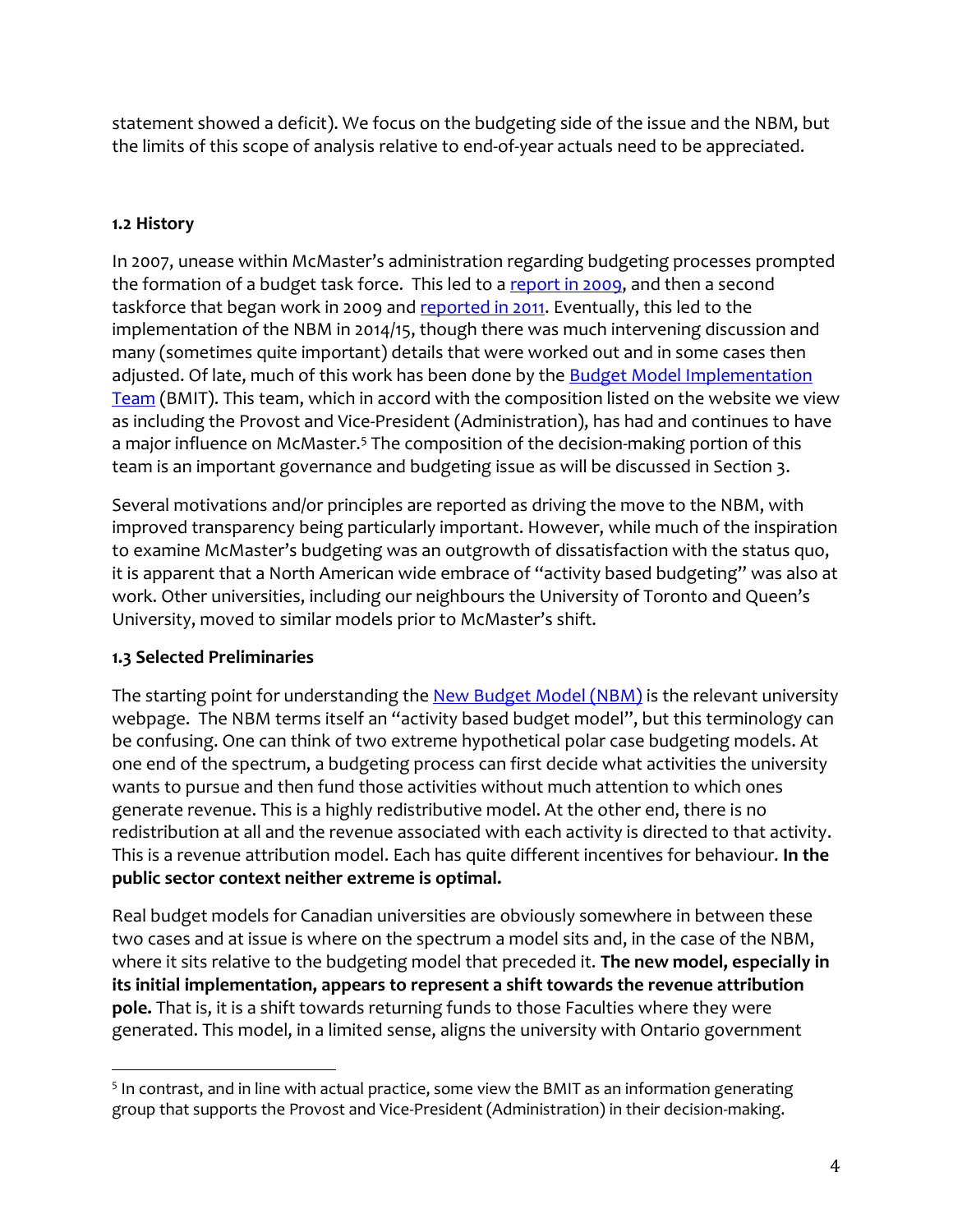policy since the government regulates tuition and provides transfers (Basic Income Units or BIUs) according to a formula it established based on student enrolment though the government does not dictate how universities internally allocate revenue. Revenue attribution also implicitly assumes that the Ontario government's tuition and BIU policies (more or less) "get the prices and policies right" and are intended to be mirrored inside institutions. Having said that, **recent amendments (some made during the writing of this report) have probably made the NBM somewhat more redistributive but still not as redistributive as was the previous model.** 6

On another dimension, a budget process can centralize or decentralize the absorption of risk, and financial gains and losses. **The NBM places most year-to-year risk (the financial residual, be it a surplus or deficit) at the Faculty level**. This is, in our view, more decentralized than what came before. Of course, a large economic shock will ripple throughout the university, but in the first instance the model envisions the Faculties as the "owners" which retain both surpluses and losses.

### **1.4 Revenue and Cost Attribution (Flows of Funds)**

l

Under the current model, 95-96% of operating revenues derive from tuition (49%) and provincial grants/BIUs (46%), and they are in the first instance almost entirely allocated to (using the terminology of the NBM) the Activity Units; that is, the six Faculties, plus Arts and Science, <sup>7</sup> with a small amount going to the Vice-President (Research)'s [VP(R)'s] office. One hundred percent of each of undergraduate and graduate tuition, BIUs, and application fees for students registered in each Faculty goes to that Faculty, as does relevant short term interest accruing in the Faculty's operating and research accounts. (Endowment interest is not part of the operating budget and therefore not included in the NBM). In 2014/15 Faculties also received 93% of relevant research overhead, with the other 7% going to the  $VP(R)$ 's office. The share of research overhead going to the  $VP(R)$  is one of the issues being amended during the writing of this report. It is being increased as discussed below.

From the nominal gross revenue they receive, the Faculties need to then pay for various aspects of McMaster's general operations. **First, the Faculties pay a tax of 8% on gross revenue to provide monies for the University Fund**, which is a university-wide fund to support new initiatives and, at least initially, to make Hold Harmless payments to Faculties in

<sup>&</sup>lt;sup>6</sup> Since the NBM is more of a revenue attribution model than the historical model, one measure of the loss to specific Faculties because of reduced redistribution is embodied in Hold Harmless. (Defined below, Hold Harmless measures how much less is budgeted for each Faculty under the new model than would have been the case under the previous one – for those Faculties receiving less.) The Faculty of Health Sciences received by far the largest Hold Harmless transfer in 2014/15. Of course, the Hold Harmless amount is a function of the many parameters of the NBM. <sup>7</sup> We use the NBM's terminology "Activity Units" interchangeably with the more traditional university term Faculties, which is taken to include the Arts and Science Program (i.e., Arts and Science, Business, Engineering, Health Sciences, Humanities, Science and Social Sciences).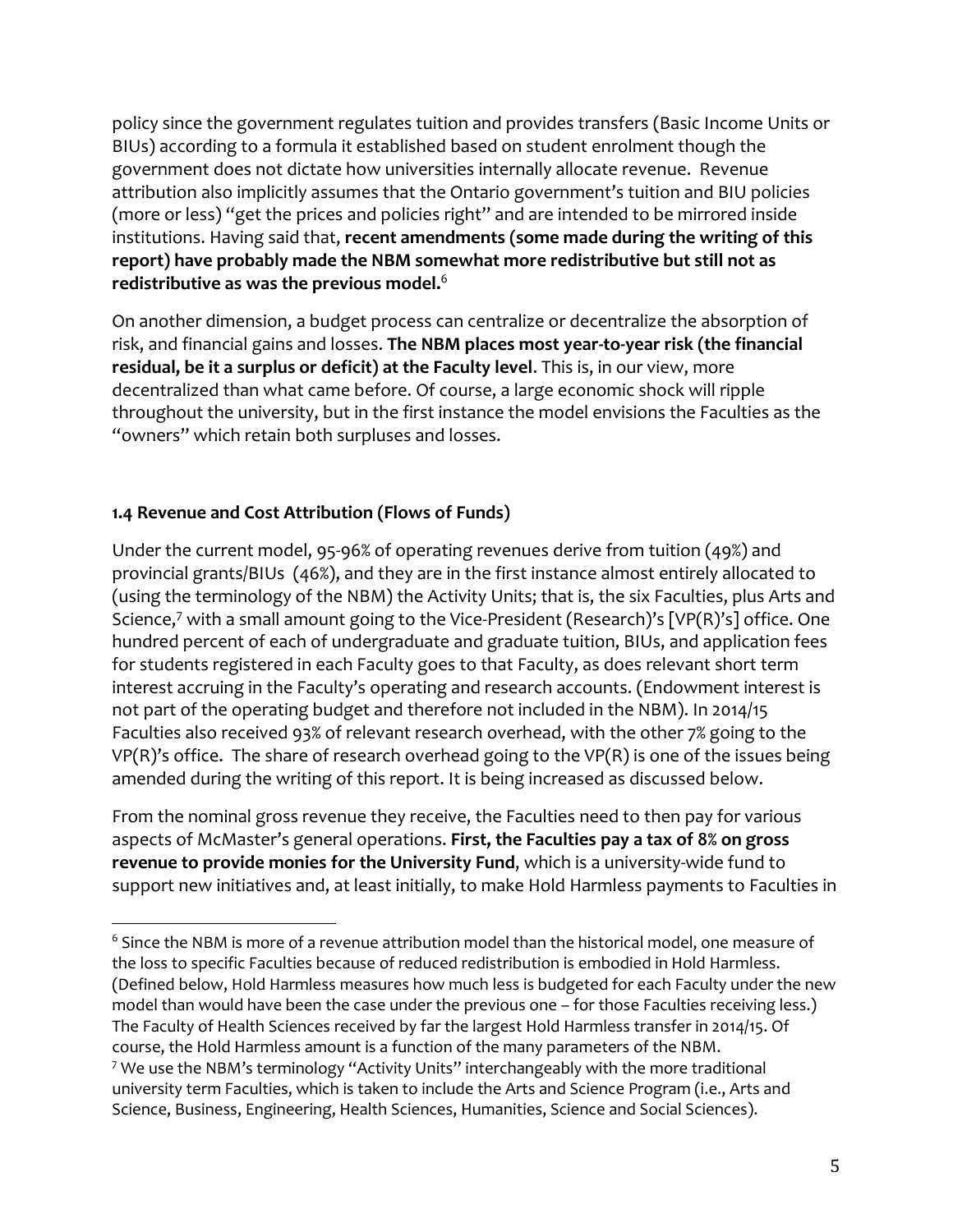weak financial positions as discussed in greater detail below. **Second, they pay a 1% tax on gross revenue that goes into the Research Infrastructure Fund**. (This rate is being revised while this report is being written, as discussed below.) Revenue from this tax is apportioned to Faculties based on their share of research overhead. (Albeit small, it is at present effectively a redistribution/transfer from Business, Humanities and Social Sciences to Health Sciences, with Engineering and Sciences roughly neutral.) **Third, Faculties pay the "support units" for central services**. In the NBM framework support units are grouped into six categories: Employee Support (e.g., Human Resources, and supplemental pensions), General Administration (e.g., President's Office, Finance, Advancement), General Resources (e.g., libraries, University Technology Services), Occupancy (e.g., utilities, maintenance), Research Support (e.g., Research Finance, MILO), and Student Support (e.g., Graduate Studies, Registrar's Office, student scholarships).

The total budget for support units and the allocation of these total costs across the Faculties are decided in two distinct steps. First, in a process that was (we interpret) initially conceived of as outside the NBM, but that appears to be increasingly and beneficially being drawn into the NBM (as discussed below), the support units' budgets are established. **Overall, in 2015/16 the resulting revenue allocation split is 61% to the activity units and 39% to the support units**, although this split is an outcome of the budgeting process and may vary from year to year. Second, these total support unit costs are charged to the Faculties. Each support unit has an assigned set of "cost drivers", that is, an algorithm that apportions the percentage of each support unit's costs that is paid by each Faculty. In some cases more than one unit's cost is driven by the same cost drivers. Inputs into these algorithms include the number of students registered with the Faculty and the amount of research funding attributed to the Faculty. The details of these algorithms turn out to be quite important, and this is an area of the NBM where increased transparency (i.e., more information) on the NBM website would be worthwhile. $8$  Some changes have been made to these algorithms since the NBM was implemented. All such budgeting algorithms are to some degree arbitrary, and involve judgements about which individuals may credibly hold alternative views, so making the details more widely available than current practice would be worthwhile and align with the philosophy of the NBM.

To recap, from the Faculties perspective there are three "taxes" in the model – that is costs to the Faculties that are a percentage of some revenue base – and each also needs to pay a share of the costs of central services. Two of the taxes are percentages of gross revenue (University Fund and Research Infrastructure Fund) and the third is a percentage of research overheads (VP(R)'s office). The University Fund and the VP(R)'s office can be thought of as discretionary funds focussed on innovation. (However, in the short run Faculty deficits loom large for the University Fund). The third is nominally a research infrastructure tax, although it is not clear if there are any restrictions on the ways Faculties can spend these funds. It is a

l

<sup>&</sup>lt;sup>8</sup> The detailed metrics used to drive many NBM allocations are not present on the NBM website but instead are included in budget data packs provided by Budgeting Services to the Deans and Directors of Faculty Finance and Administration. Clearly, the details of these algorithms are of central importance to the operation of the model and in determining the surplus/deficit of each Faculty.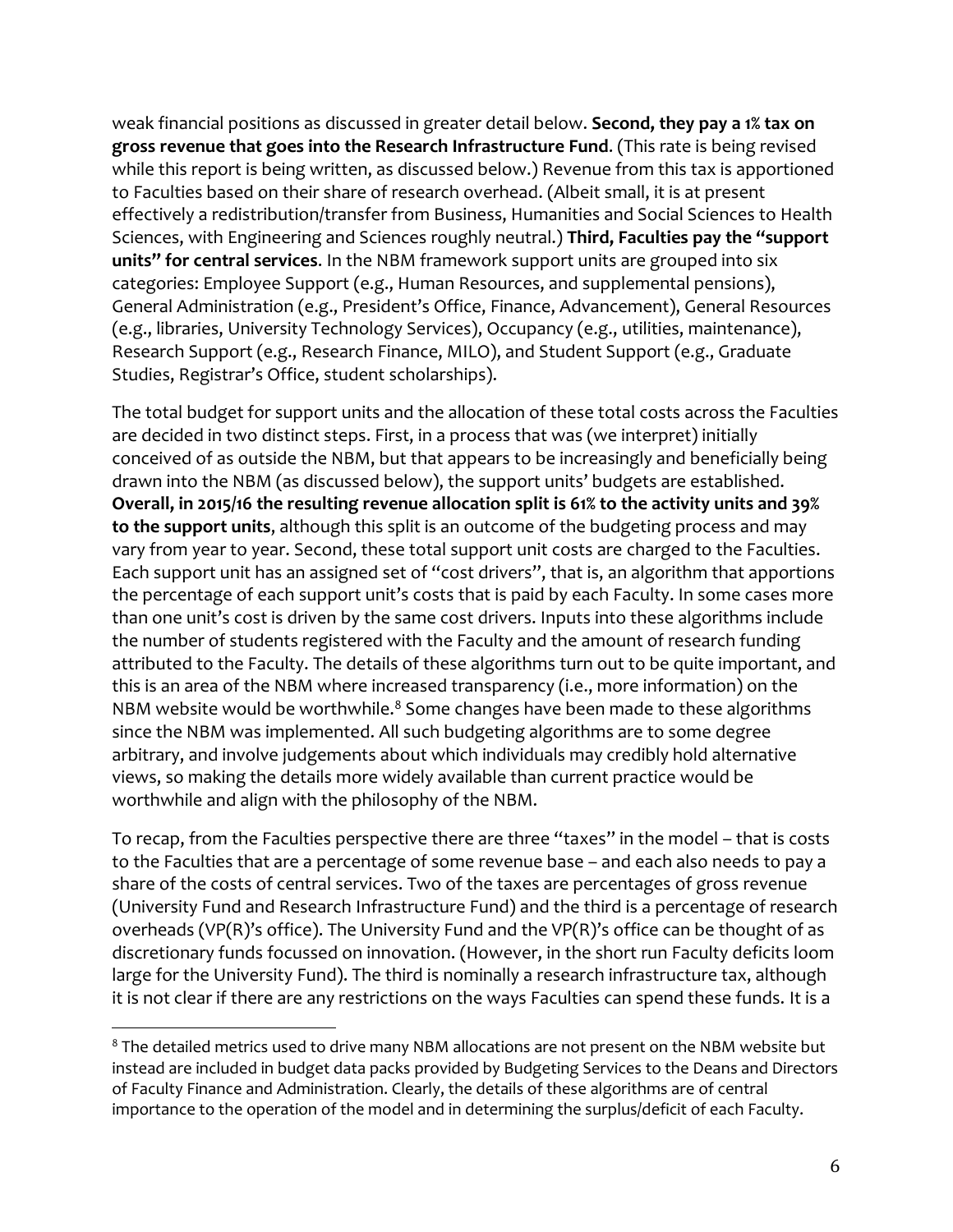redistribution of funds from Faculties where research is less costly to those where it is more so. In contrast, central service costs are not percentages but fixed amounts that in some cases the Budget Committee changes (in principle could reduce, but in practice has increased) relative to the initial submissions in response to inflationary pressures or specific unfunded requests to deal with issues such as utility costs, deferred maintenance, and technology support. Central service costs, including any changes during the Budget process, are then shared among Faculties according to a set of rules (set of algorithms) in a second step. Many central service costs are allocated based on student registration and hence conceptually linked to the BIU that stays with the Faculty of registration.

Beyond the above formula costs, from their nominal gross revenue each "Faculty of student registration" must also reimburse other Faculties for teaching those students taking courses outside of their Faculty of registration. That is, home Faculties must pay teaching Faculties for service teaching. The total value of service teaching undertaken by one Faculty for students registered in another is subtracted from the total value going in the other direction with the prices being 100% of the average per unit tuition of the Faculty doing the teaching. Since more students from high tuition Faculties take courses in low tuition Faculties than the reverse, there is a surplus and it is split 50:50 between the two. An important transition mechanism initially built into the NBM was the "Hold Harmless" provision. It stipulated that Faculty revenues would not be less than their revenues in 2013/14 and, where required, is effectively a top-up to Faculty budgets to that level from the University Fund. Importantly, Hold Harmless was based on budgeted amounts, not the actuals observed in the Financial Statements. Faculties in deficit (with respect to the operating budget only) in the first year of the model were: Health Sciences, Humanities and Sciences. Given inflation and growth, the idea was that relatively quickly the Hold Harmless provision would shrink and then disappear in Health Sciences and Sciences.

**Although well intentioned, it now appears that Hold Harmless was a trap** (what economists would call a classic "poverty trap"), for its existence (at least in principle) generated incentives that discouraged Faculties in deficit positions from considering means of revenue generation, knowing that any additional revenue that was generated would not improve their overall financial position, with consequent effects on morale in these Faculties. In a period of expansion Hold Harmless might well have worked since one post-implementation modification to the NBM was a relatively generous sharing rule for new revenue so the poverty trap was substantially mitigated. Given the introduction of the sharing rule, and in the current context of relatively stagnant revenues, it had the potential to decline very slowly. Appreciating this context, David Wilkinson, the Provost and Vice-President Academic, announced in his State of the Academy Address on March 2, 2016 that Hold Harmless would be replaced for a limited three year period with a fixed subsidy to provide incentives for Faculties with budget deficits to seek new revenue generating activities. In general terms this is a step that the BAC welcomes, although the ramifications of the uncertainty regarding budgets beyond the three-year window of the subsidy remain unclear. This appears to be meant to provide a window with strong incentives for structurally indebted Faculties to find cost savings and/or revenue generating opportunities.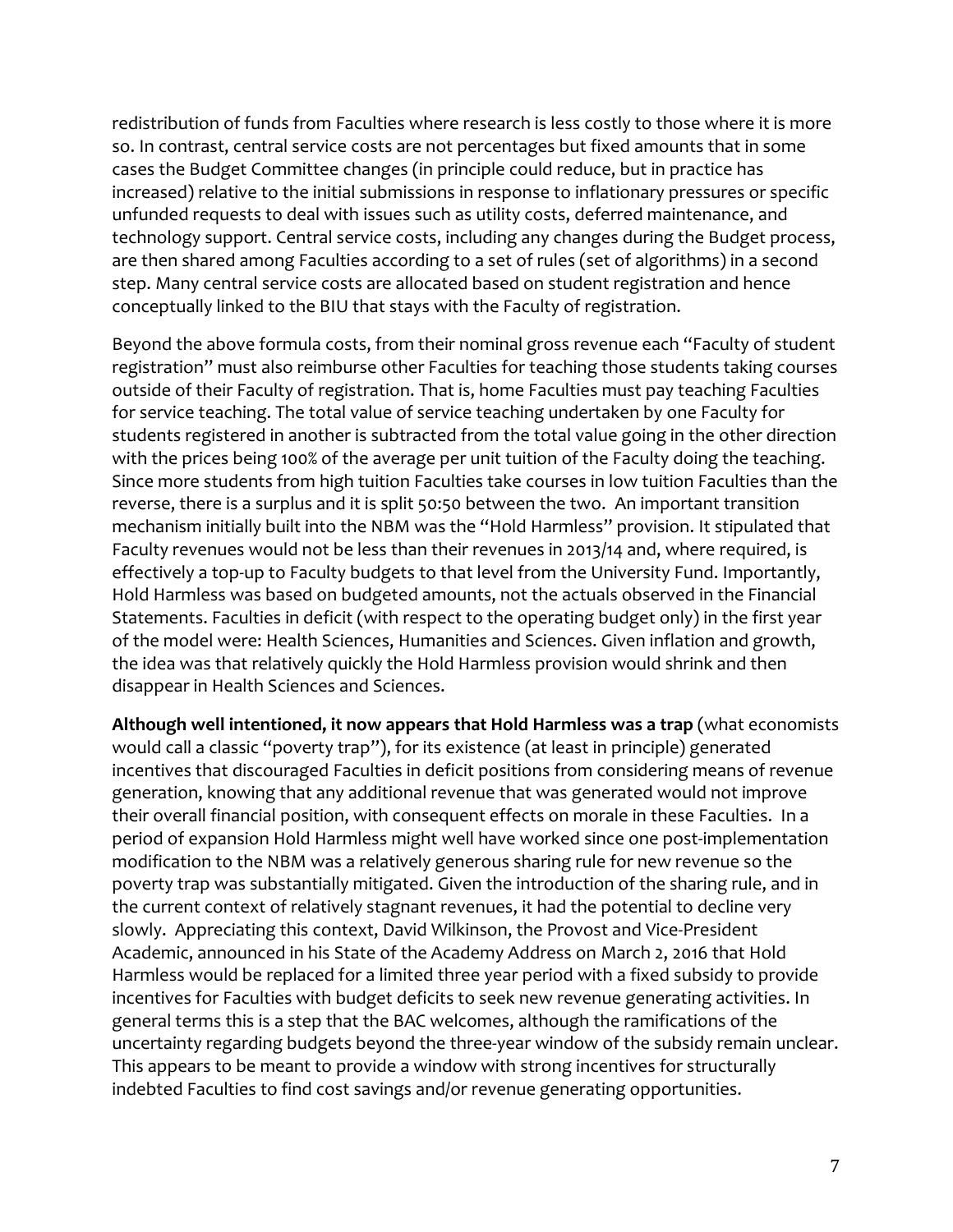The abolition of Hold Harmless reflects an important operational aspect of the NBM's evolution. Since its implementation the NBM has been dynamic in the sense that it has been modified frequently. The attribution of revenue deriving from service teaching is an example of this. In its original iteration, 50% of revenue derived from service teaching was to go to the faculty providing the teaching. Progressively this was moved to 75% and to its current 100% accruing to the faculty providing the teaching (at the teaching faculty rate with a 50-50 split of the residual). We agree that the current rate more accurately reflects actual costs.

The modifications of the NBM thus far are welcomed by the Budget Advisory Committee. However, there will undoubtedly continue to be a need for further revisions. **Also, key questions remain regarding the NBM's alignment with the strategic vision of the university as well as the need for important opportunities for discussion and collegial governance.** That is, it is important to ask iteratively: As the NBM changes, is the model remaining faithful to the stated aim of furthering McMaster's mission?

### **1.5 NBM Modifications of April 2016**

McMaster's most recent [modifications](http://www.mcmaster.ca/vpacademic/documents/Budget%20Model%202016%20update%20public.pdf) to the NBM, announced online on April 6, 2016, are too recent for either their details or implications to be fully understood. Nevertheless, the key elements appear to address many of the most obvious short-term problems and some lay the groundwork for improved budgeting processes going forward. The Provost categorizes the changes as affecting five key elements of the NBM, although some have further ramifications.

The first are actually two interrelated process modifications. Part one recognizes that under the NBM the Faculties explicitly purchase services from support units and there has consequently been a call for Faculties to have greater input. Going forward, Faculty Deans will be involved in the budget presentation process, able to ask questions and make comments related to the proposed support service units' submissions as they go to the Budget Committee. This is an important innovation and has the potential to increase communication and improve the alignment of the services provided with the Faculty needs. Part two seeks to further open the budgeting process to the McMaster community. At a very early stage various stakeholders, in particular faculty and students, will be able to discuss budgeting priorities. This is very much in line with the philosophy of transparency associated with the NBM and we welcome these changes.

Second, as also discussed elsewhere in this report, Hold Harmless is being eliminated and replaced by fixed grant that will top up, for three years, the operating budgets of Faculties to the allocation they had in the year prior to the introduction of the NBM. However, given the other changes made as part of this package, the total required to achieve this target is reduced. This implies that there is greater capacity in the University Fund to pursue innovation across the university. Naturally, there are no new funds in the overall operating budget, so this package of policies can be viewed as redistributing monies both across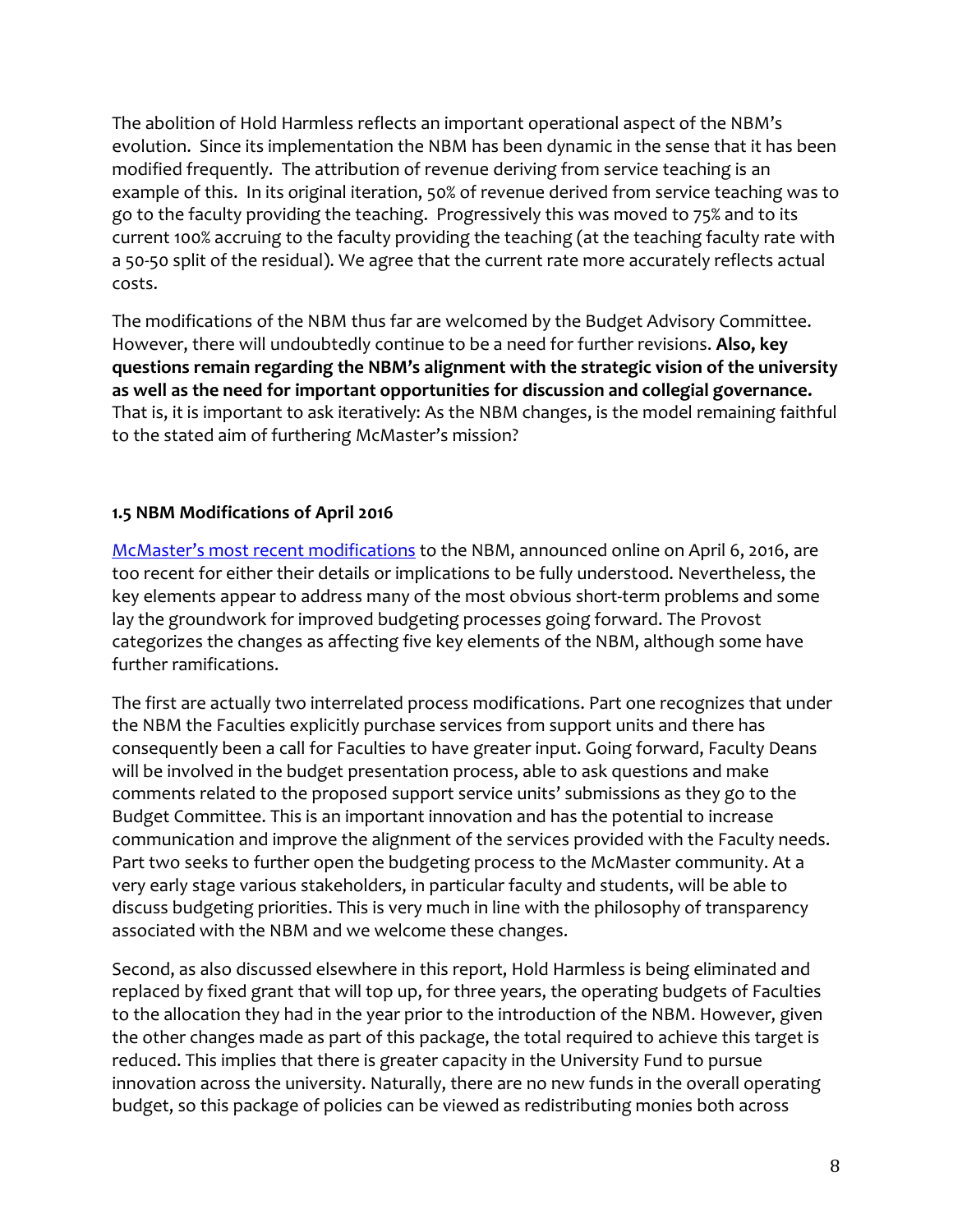Faculties and towards the University Fund. **Moreover, there is also a transfer of financial risk towards Faculties, and away from the University Fund, associated with this policy change**. The Provost promises a discussion near the end of the three-year period to consider any remaining deficits.

Third, recognizing that provincial policy allows some Faculties greater scope for revenue generation resulting from tuition and BIUs, the Research Infrastructure Fund tax rate is being adjusted. It will no longer be the same for all Faculties, but those with high tuition (we presume, Business and Engineering) together with the Arts and Sciences program will pay a 3% tax rate whereas other faculties will continue to pay 1%. The allocation algorithm for monies from this Fund appears to remain unchanged and funds will be split among the Faculties based on their research overheads.

Fourth, the VP(R) office's capacity is being enhanced. Instead of 93% of overheads going to Faculties to support Faculty-level research, with 7% going to the VP(R)'s office to support mostly inter-faculty initiatives, the VP(R)'s share will increase to 10%. We view this as beneficially supporting interdisciplinary (inter-Faculty) research, and supporting universitywide themes.

Fifth, initially student bursaries were paid from a central fund and classified as a support unit cost in the NBM. However, demand for these funds is very unequal across Faculties, especially given government mandated minimums for students who pay higher tuition. In effect, the current changes allocate costs across Faculties more in line with actual expenditures. This increases the costs of high tuition Faculties, and reduces those for Faculties with lower tuition, removing redistribution towards high tuition Faculties. This also serves, to some degree, to reduce the Hold Harmless (or more formally the new subsidy) amounts and thereby the draw on the University Fund. This policy change illustrates the importance of the details of the allocation algorithms underlying the NBM since modest changes can shift funds that are substantial fractions of Faculty deficits/surpluses.

The Provost has indicated that he hopes these will be the last modifications to the NBM for a few years, with a formal evaluation after new model has been operating for five years. While we agree with his hope that these modifications have adequately addressed all of the outstanding issues with the NBM, we would prefer to await appropriate evidence before drawing that conclusion. It may well be that further adjustments could be beneficially made sooner rather than later.

#### **2. Analysis**

McMaster's NBM has clear strengths and there were serious problems with the old approach to budgeting. However, as initially implemented the NBM also had clear weaknesses. Many of the concerns that were most obvious in the short-run have been addressed through a series of adjustments. **Although effects of these incremental changes will not be fully understood immediately, on the whole we believe they are in the right**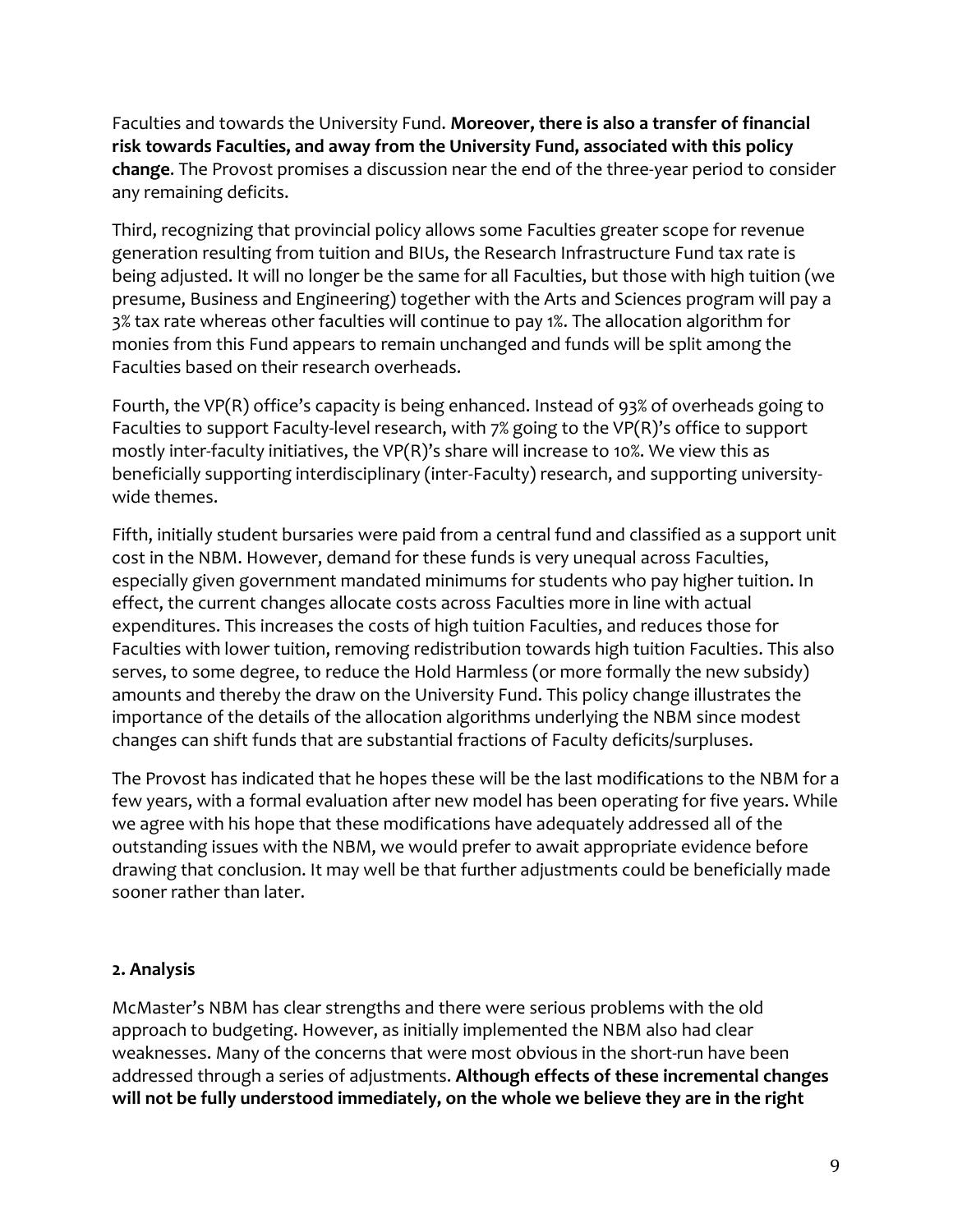**direction.** Nevertheless, we do not think that the evolution of the NBM can end quite yet (or ever). We need to be aware of various types of problems, beyond the large short-run ones that became so apparent in the NBM's first year of operation. In fact, given the marked changes to date, we view the second year of the NBM as a *de facto* "first year" – the first year of the revised NBM – that will require vigilance akin to that of the current year. Also, longer-term and perhaps smaller problems that may not be apparent in a particular year (especially a first year) but can be quite serious when the impact is cumulative over a number of years may well need to be addressed. Related to this, the implementation of the NBM has coincided with the very difficult shift to Mosaic and it is at times hard to disentangle the effects of the two on, particularly, day-to-day operations. We need to ensure that Mosaic is not a limitation to the financial operations of the university as the NBM continues to be implemented. Finally, we are also concerned about governance issues surrounding the NBM going forward.

Our discussions with Faculty budget managers, Deans, and other administrators revealed unanimity that the NBM is a marked improvement on its predecessor. Under the old model the costing of existing programmes, departments, and support units was difficult and forecasting even more so. Universally those we spoke with lauded the NBM for its increased transparency and clarity, and its role as a platform for planning. It is now possible to budget accurately for the delivery of existing programs as well as to assess the likely costs associated with future choices.

Another benefit of the NBM is that new cross-Faculty negotiations appear to be simpler to conduct. Ironically, fitting historical cross-faculty collaborations, such as those associated with Psychology's programs, into the NBM continues to be quite difficult and may need an additional evolutionary adjustment to the model's structure. The existence of the University Fund is also a potential strength: it allows McMaster to pursue strategically meaningful options that are in the university's interest rather than solely in the interest of one Faculty and/or are beyond the capacity of a single Faculty to mount. Of course, the process for determining which options are pursued is of increased importance given the NBM. **Finally, there is little doubt that the NBM has raised the profile of budgetary issues on the campus**, a point acknowledged by the Provost in his State of the Academy speech. Informed, balanced commentary on the financial health of McMaster and the broader university sector is welcome.

Against these advantages, there are real concerns. A large number of changes have been made to the NBM and while we think that this package of reforms is useful, it's not yet clear how its various elements will work together in practice. As mentioned, **in some sense the next fiscal year will be the first of NBM II, and it deserves as much attention as did the first year of the original NBM** (though, hopefully, with far fewer concerns arising). The development of the NBM is an iterative process and we are not yet confident that there have been sufficient iterations to slow the evolutionary process.

A second worry relates to the provincial and global environment. Looking at other universities that have implemented new budget models, the process is easier in periods of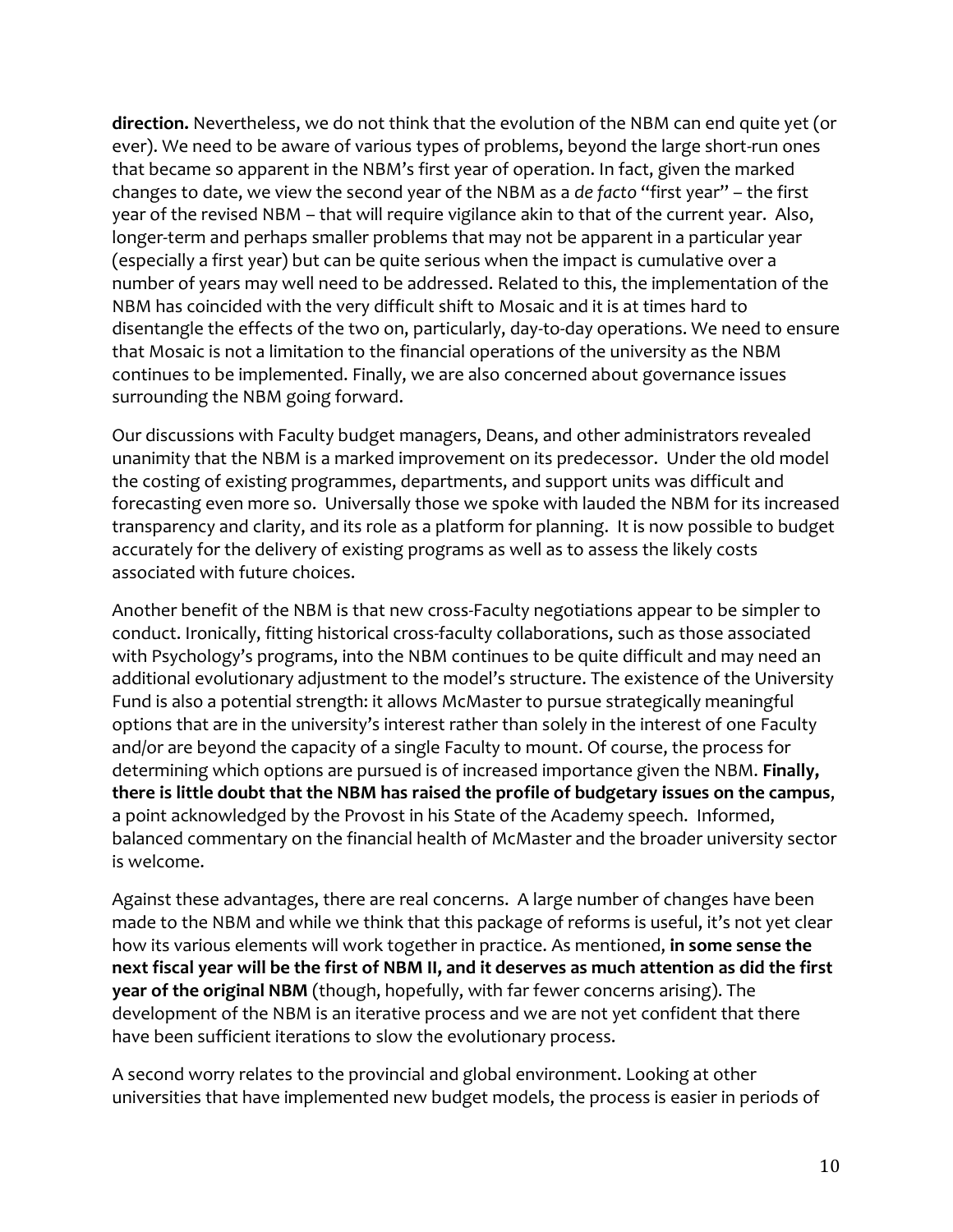revenue growth. Differences between the university-sector rate of growth of costs and that for the general economy can also be problematic. In the extreme, what happens if, in the short run, revenues increase at a markedly slower rate than costs? Where will the ensuing cuts fall? This is not hypothetical, given provincial enrolment patterns and uncertainty regarding the province's future tuition policy. The NBM's internal tuition framework implemented in 2014/15 reckoned on tuition increases of 3% for all undergraduates in Arts and Science and other undergraduate degree programmes while the professional undergraduate programmes such as Engineering were allowed tuition increases of 5% in level 1 and 3.4% in the years beyond. Looking ahead, starting in 2017/18, the internal tuition framework "is assumed to be **0% for all domestic students in eligible programs**" (emphasis in original and on [current website\)](http://budgetmodel.mcmaster.ca/cycles/projection-assumptions).

Third, support units (e.g., student support, employee services, libraries, utilities and maintenance) have been functioning on the basis of zero increases to their budgets for some time (save for a modest adjustment in 2014/15 to allow for inflationary pressures), and these units have coped in large part by drawing down reserves and making staffing reductions. The BAC has been informed that support unit reserves will be exhausted within three years, perhaps stretching to five years in the most favourable circumstances. The implications of a stagnant or reduced revenue world in which the support units have limited wherewithal to absorb cost reductions are apparent: **soon cost adjustments necessary in the operating budget will fall disproportionately, perhaps exclusively, on the activity units, that is the Faculties, to the detriment of their ability to deliver on the academic mission of the University**. Perhaps in recognition of this possibility, first year enrolment is expected to increase by 225 students across the university for September 2016. How frequently recourse to such expedients will be possible is unclear given the overall demographic trends in the province. We suspect that substantial efforts at improving student retention are also required on this front. If a slowing or declining revenue outlook looms, other tensions within the NBM, especially inter-Faculty ones, will become more acute.

One tension is the funding of interdisciplinary (especially inter-Faculty) activities, which is a fourth concern. McMaster recognizes that the promotion of interdisciplinarity is desirable, intellectually, pedagogically, and to make the best use of our resources. It is also a key component of FWI and McMaster's reputation for innovative approaches to teaching and research. While the NBM has some advantages in this regard, it also has negative incentives at the interstices of the interdisciplinary imperative and without care may encourage Faculty-level insularity in the medium- to long-term (even if such issues can be suppressed by active management in the short term). Revisions to the NBM as well as responses beyond budgeting may be appropriate.

Several examples of this contention exist. As alluded to earlier, differential tuition coupled with differential BIUs has paved the way for markedly different revenue streams among the Faculties (largely as a result of provincial government policy). The costs associated with service teaching have been a particularly acute friction leading to significant NBM revisions. While the NBM, as noted earlier, has been adjusted progressively to its present state wherein 100% of the tuition derived from service teaching go to the Faculty providing the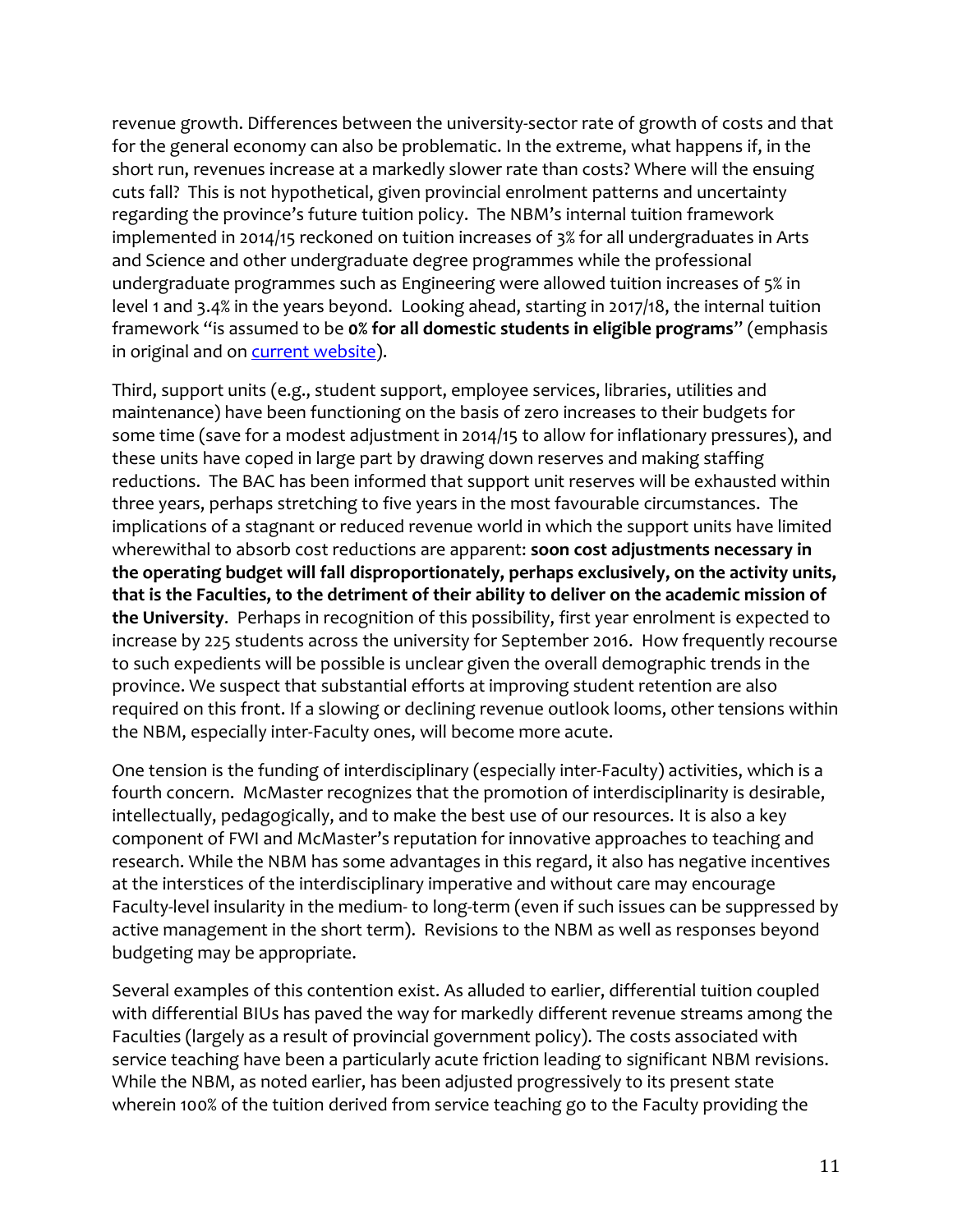teaching (at the tuition rate of the teaching faculty, with a 50:50 split of any residual), it is unclear that this transfer of tuition revenue at the teaching Faculty rate is sufficient. For example, when Engineering students take Physics, taught by the Faculty of Science, they receive the regular weekly instruction as well as a lab and a tutorial. Science students taking equivalent courses receive equivalent lectures and a lab but no tutorial. Moreover, there are inconsistencies across Faculties in how "units" are allocated to courses that prior to the NBM were innocuous but are now of financial relevance. For example, many Engineering courses with a lab are worth four units (in contrast to courses without labs, which have three units), whereas in Science courses with labs are assigned three units.

Further, there are concerns that course advising for students may be influenced by Faculty budget contexts. That is to say that students may be encouraged, perhaps gently, to take courses in one Faculty or another for budgetary rather than pedagogical reasons. Similarly, there should be no pressure on faculty to compromise academic rigor in an effort to compete for students. **We think that appropriate measures need to be taken to ensure that the student educational experience is not in any way hampered by the NBM**. In fact, we should continue to reinforce those elements of the NBM that seek to enhance the student experience.

In the same vein, in the NBM inter-Faculty programs are to be addressed via a series of situation-specific Faculty-to-Faculty memoranda of understanding. While the NBM has been very successful in supporting new inter-Faculty collaborative educational programs, there are important outstanding issues regarding existing programs that need to be addressed. In the last year several new inter-Faculty programs have been instituted. Many of those we interviewed attributed the increase in the completion of these new inter-Faculty agreements to the transparency and clear basis for negotiation of the NBM. However, long-standing inter-Faculty programs such as: Biochemistry involving Science and Health Sciences; and the Social Psychology and Psychology, Neuroscience & Behaviour programs offered by the Department of Psychology, Neuroscience & Behaviour shared between Science and Social Sciences remain unsigned. Clearly, these are start-up issues for the NBM, but that these issues have not been settled points out that the costs and revenues associated with the delivery of these interdisciplinary teaching programs remain contested.

**The NBM's emphasis upon revenue attribution and thereby enrolment, especially undergraduate enrolment, has come at the expense of the research mission.** Research is a hallmark of McMaster; it is part of what McMaster is: a research-intensive university. This basic trait is recognized in both FWI and the SMA. The first principle of the latter is to "Strengthen research excellence and graduate education and training, while integrating research into our academic mission." **Despite the importance of research to McMaster, the value of research and graduate education is nearly invisible in the original NBM**, although the recent modifications hopefully improve on the situation. However, changes to governance may be important to ensure that this problem is addressed in the long-term.

Two observations are noteworthy. First, undergraduate tuition varies among Faculties and has been increasing asymmetrically within the university. Second, BIUs are weighted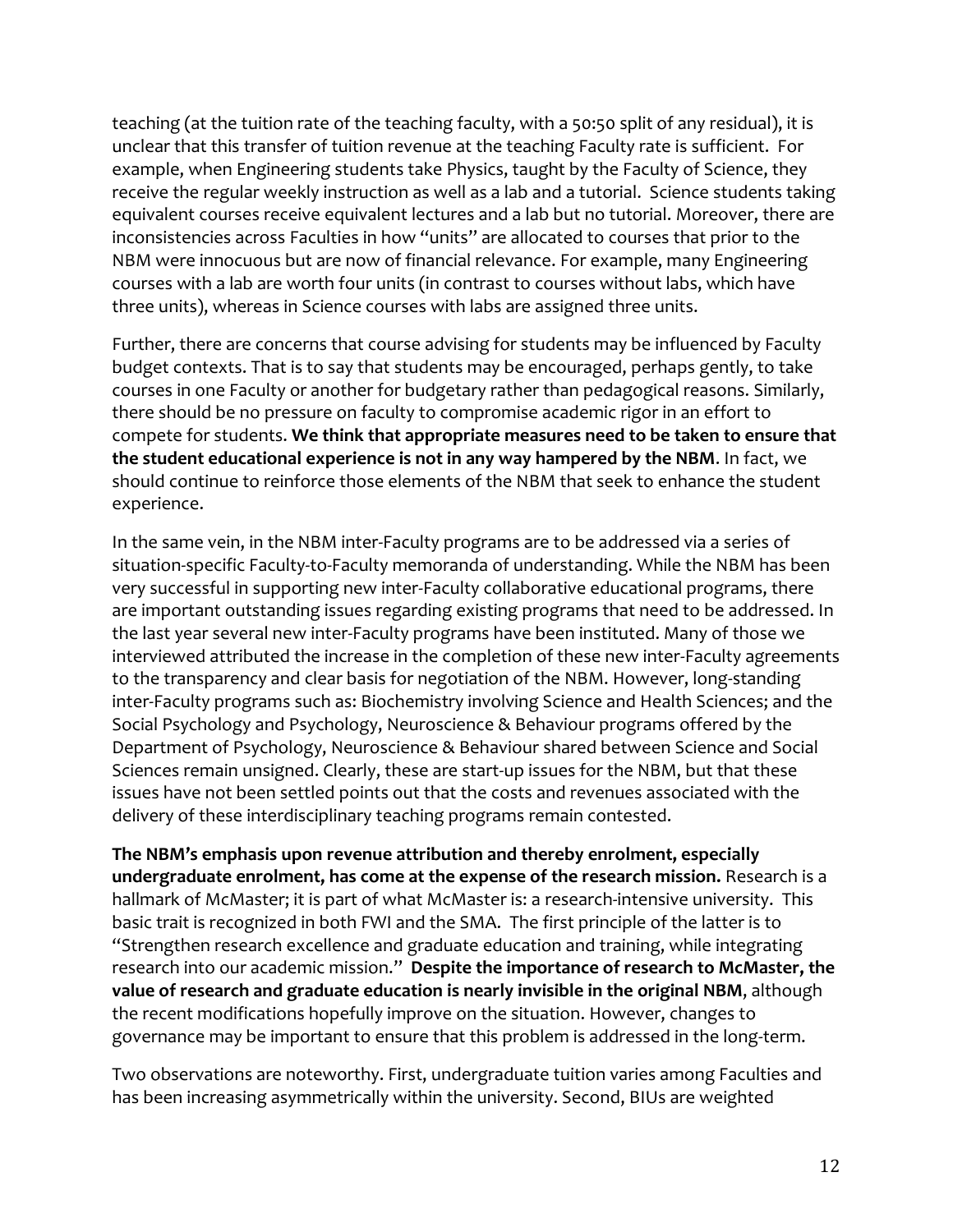differentially according to program and faculty, furthering disparity in revenues. Some Faculties (Engineering, Business) have seen their revenue generation climb much more quickly than others (Science, Humanities) with consequent ramifications for the relative financial position of these Faculties. This has given rise to the widespread perception that the NBM has fostered winners and losers among the Faculties. In our view, the NBM has clearly affected the relative financial situation of the Faculties and the number of, sometimes non-trivial, adjustments to the model have served to highlight the importance of its parameters in shifting funds from one Faculty to another. However, it is difficult to disentangle the impact of the NBM from pre-existing financial difficulties, such as some faced in Humanities that predated the NBM. To some degree the NBM has shifted resources (and shifts them in ways that continue to change), and to some degree it has served to highlight and draw attention to existing and/or trending financial problems.

#### **3. Governance**

 $\overline{a}$ 

Formally, McMaster's oversight of budgeting is clear. Budgets are allocated to the support units as well as the activity units by the Budget Committee of the University Planning Committee. Support units and activity units must develop their projected budgets and then present them to the Budget Committee. Once they are approved by the Budget Committee, members of Senate may comment upon the proposed budgets before they are presented to the Board of Governors, which approves formally the university budget. In practice, however the clarity of this process is occluded by a variety of factors.

**One is the on-going modifications to the NBM**. These changes, great and small, have been shaped significantly by the BMIT. $9\,$  While the necessity of the BMIT (or some body akin to it) is unquestionable, its actions have grown remarkably broad in scope. A case in point involves the decision to expand first year university enrolment by 225 noted earlier. This decision appears to have been strongly influenced by the BMIT in response to worries about revenue shortfalls. Plausibly it may be argued that the Provost chairs the BMIT and has the final say in its deliberations, but the risk of the displacement of authority without appropriate institutional process exists. Furthermore, **it is unclear that significant changes to the NBM receive adequate attention from the University Planning Committee's Budget Committee and Senate when presented as part of lengthy budget documents and submissions**. At issue here is that these bodies need to address the NBM apart from discussions of the current budget.

<sup>9</sup> BMIT membership consists of: Dee Henne, the Assistant VP Administration and CFO; and Linda Coslovi, Executive Director Finance and Planning (Academic), as well as Lou Mitton, Iain Clarkson, Jacy Lee and John Dube. The BMIT responds to directives from the Provost, modelling scenarios as requested. Once completed, their analysis is presented at a planning meeting chaired by the Provost in which Roger Couldrey, the Vice-President Administration, Dee Henne, and Linda Coslovi are the other participants.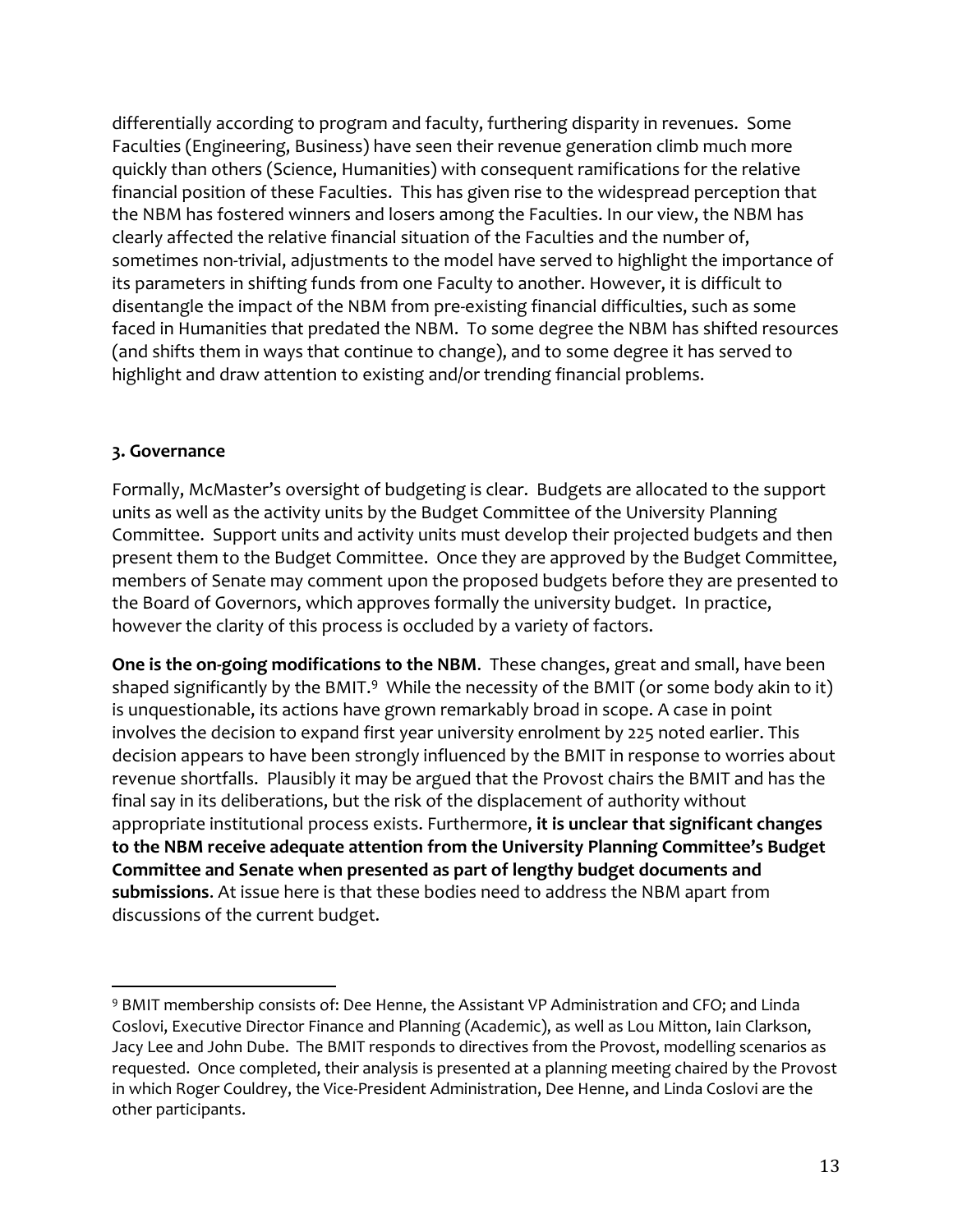In a different form, the activity units, specifically the Faculty Deans and their budget managers, have chafed at their inability to scrutinize the support units as to their costs and the services provided. The NBM has had the effect of redistributing authority to the Deans but in ways that are halting rather than complete. The BAC was told that the Faculty of Humanities, for example, was charged \$1.7 million in the most recent budget iteration as its share of costs associated with University Technology Services (UTS). Humanities would like to be able to assess whether this allocation is reasonable. The Provost understands that there is merit to such requests. Consequently he has indicated that beginning in the fall of 2016 that the activity unit Deans will be given the opportunity to question and comment upon support unit budget requests, a step that the BAC agrees is both sensible and prudent. **This commitment represents a welcome step in the direction of strengthening governance within the NBM.**

Less encouragingly, **there remains a void at the heart of the relationship of the NBM and the University.** Bluntly, the BAC is not convinced that there is a holistic appreciation of the NBM and FWI. The Deans have had their authority expanded in some ways, while remaining sidelined in some areas by the NBM and allocation directions determined by BMIT and presented to Budget Committee. The Senate has a limited role in budget oversight, while the Budget Committee's bailiwick is to scrutinize. The Provost is one individual with many calls on his time and energy. Likewise, the President and the Board of Governors are drawn in many directions. Problematically, there can be a tendency to assume that the NBM *is* the University plan, as opposed to a tool employed to achieve that plan.

#### **4. Recommendations**

The NBM represents a positive step forward. The BAC agrees that it is a marked improvement on the older, more dysfunctional budgetary model that had existed at McMaster. Acknowledging that this is so does not mean that the NBM is perfect. It is not. We are encouraged that all of those who shared their time so generously with the BAC appreciate that imperfections in the NBM remain. Collectively those we spoke with (see list at the end of this report) are committed to rectifying the weaknesses in the NBM. Another reason for optimism lies in the Consolidated Budget of the university, which, it is worth repeating, is in surplus. Stating this is the case does not change the potential financial headwinds that the University faces, but it should give confidence that McMaster can cope with them. In the short-term, there is a great deal to be said for pursuing incremental change to the NBM. The Provost's recent announcements are consonant with this approach. However, **it is conceivable that the upcoming renewal of the SMA along with the changes to the provincial funding formula and tuition framework may force a significant reshaping of the NBM**. The shape of these external considerations should be known by the second half of 2017.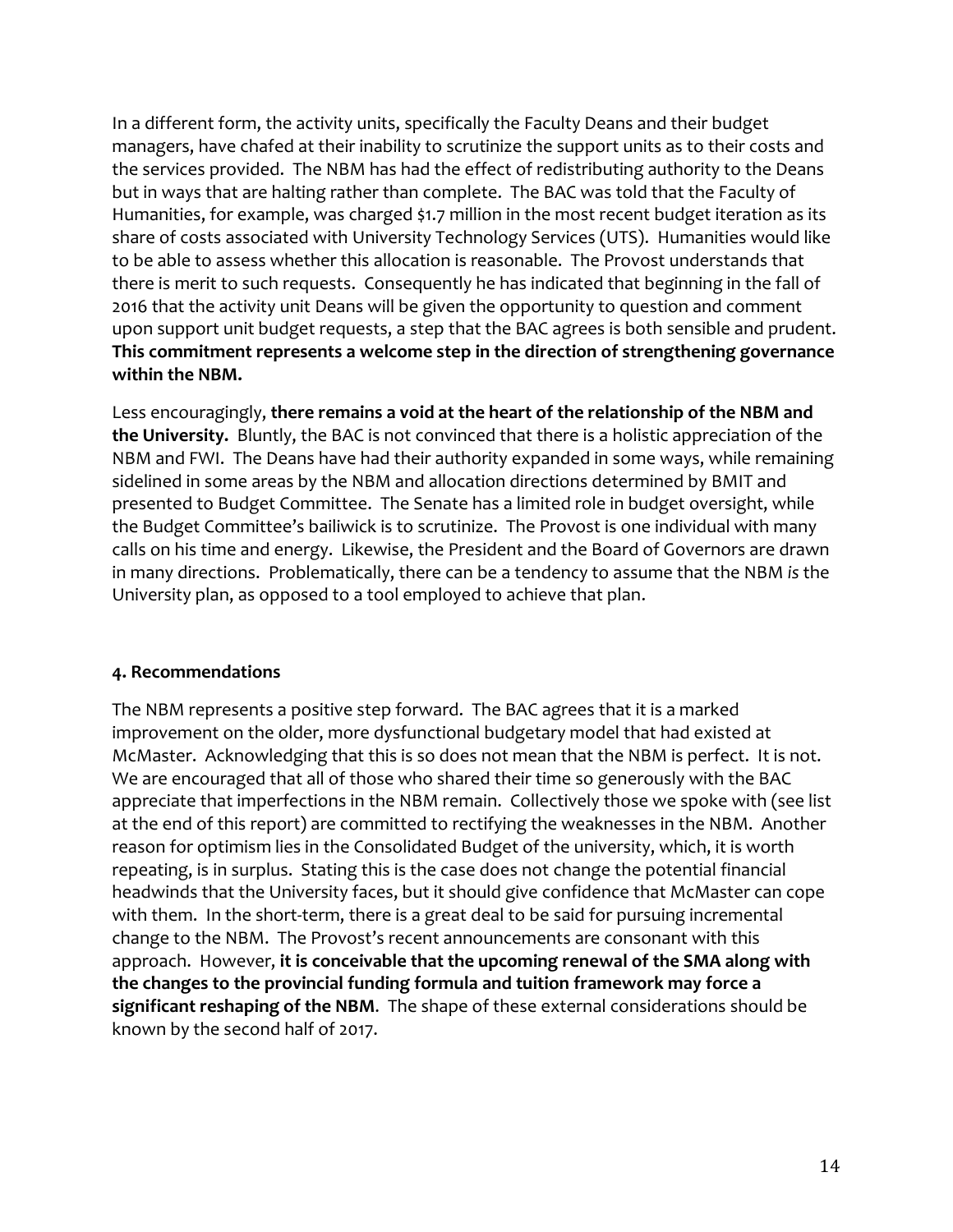What might be done in the interim? We suggest three steps.

1) Our conversations have demonstrated that while there is anxiety across the campus in terms of the NBM and its effects, nowhere is this more acute than in the Faculty of Science. Only 4.74% of Faculty of Science appointments (CLAs, permanence, Teaching-Track, Tenure, Tenure-stream) are tenure-track (i.e., pre-tenure) currently. No other Faculty has such low percentage of new faculty.<sup>10</sup> We understand that this undesirable situation has been in train for some time and that other considerations are at work in producing an inverted pyramid within all Faculties, but the NBM is making it more difficult to redress this unhealthy situation in Science, resulting in low morale. Building on this specific example, **we recommend that the NBM have an ongoing mechanism to allocate resources from the University Fund to Faculties when necessary for faculty renewal sufficient to maintain McMaster's research intensity.** 

2) The BAC is persuaded that the NBM struggles to accommodate certain interdisciplinary initiatives (though it does well on some others). Given the likelihood that such initiatives will only increase with time at McMaster – witness the recent report of the *Task Force on Future Directions for the Faculties of Humanities, Social Sciences and Science* – we believe that greater effort is needed to eliminate the friction that presently impedes interdisciplinary endeavours within the NBM. Ensuring that the efforts at ironing out disputes among the Faculties regarding revenues and cost-sharing for teaching that crosses Faculty boundaries (service teaching) have hit their targets seems crucial. This will require continued efforts to accurately assess the cost of service teaching. Further, making sure that the only incentive is for students to be given guidance regarding course selection for pedagogical reasons, and to the enhancement of their educational experience, needs to remain the highest priority. **Operating budget financial incentives cannot be permitted to negatively impact the educational experience.** Finally, producing a fair and equitable solution to funding historical inter-Faculty teaching programs should be a priority; this will likely require resource input from the University Fund.

3) A third area of concern is governance. Here we want to note some of the paradoxes of the NBM. It has promoted transparency across the institution for the betterment of McMaster. It has devolved greater responsibility to those such as Faculty budget managers and Deans who are best placed to assess needs at the local level. But the NBM has also sluiced authority to less accountable bodies, such as the BMIT. And though formal opportunities for discussion at the University Planning Committee's Budget Committee and Senate are envisioned, **too often, we fear, the focus is on the actual allocations and budget bottom-lines rather than the model that is producing them**. Beyond this, given the manifest responsibilities of the individuals and bodies charged with guiding McMaster, the BAC is concerned that there is inadequate oversight of the NBM – as distinct from the budget -- at the highest level of the university**. There is a need to ensure that the NBM aligns with** 

l

<sup>&</sup>lt;sup>10</sup> The percentages of tenure-track appointments for the other faculties (FHS is not included due to its idiosyncratic appointments structure) are: Business 8.22%; Engineering 12.57%; Humanities 8.55%; Social Sciences 13.33%. Figures compiled from the MUFA database.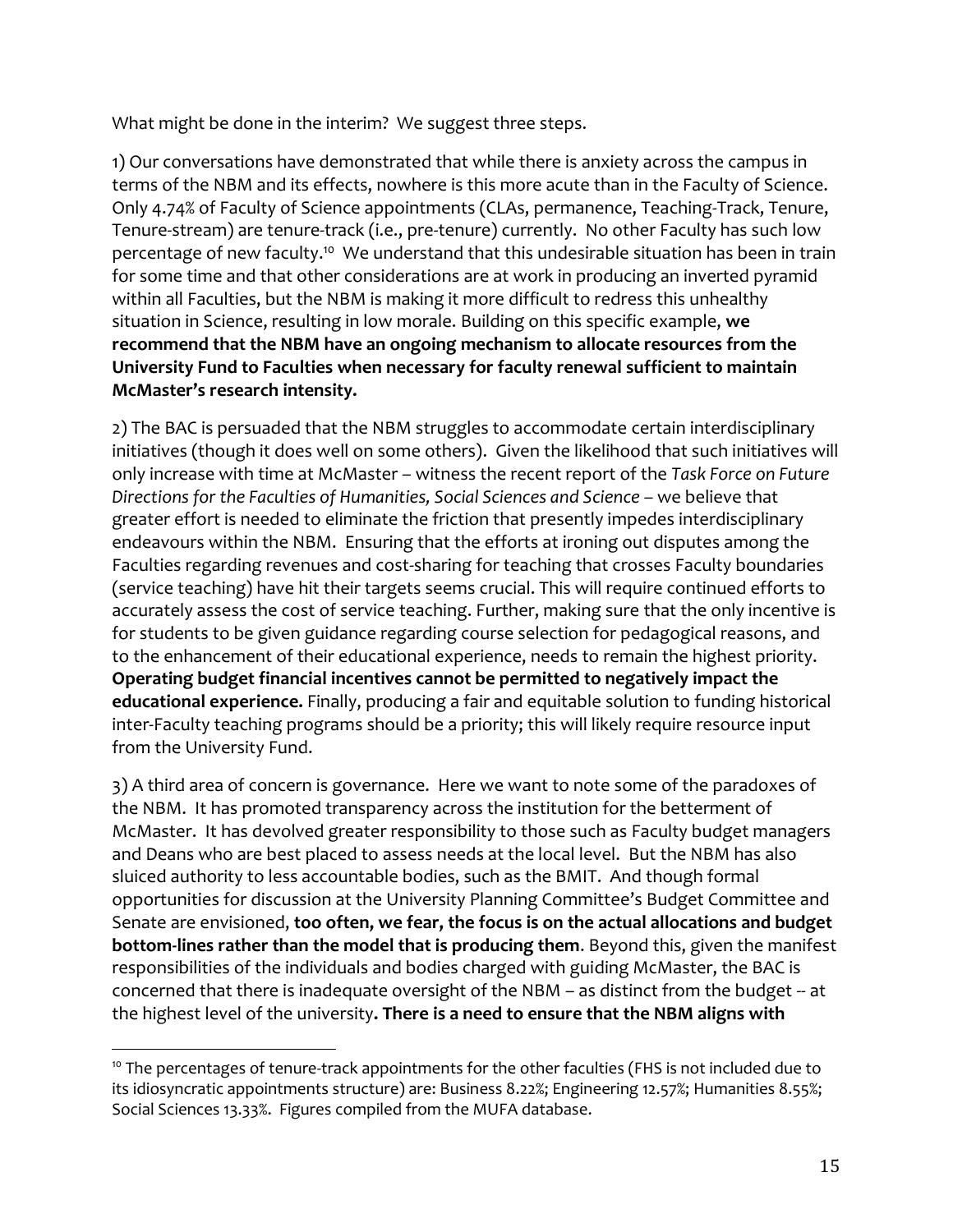**McMaster's mission rather than establishing that mission.** The incentives associated with the NBM's structure have both medium- and long-term implications that need to be both understood and assessed. To address this issue, and without any complaints regarding the individuals who currently staff it, we recommend thought be given to the BMIT and that it be made a more formal and ongoing part of university governance with membership according to position, not person. Further, we recommend that the VP(R) accompany the Provost and Vice-President Administration to all planning meetings considering the scenarios that emerge from the BMIT, to represent the mission of graduate education and research.

In the slightly longer term an additional set of priorities emerge.

1) Many are concerned that the NBM "ignores" research. While the recently announced modifications to the NBM assuage these concerns, a broader analysis seems warranted given that research is not exclusively funded through the operating budget. Research funding also involves the university's other budgets and the issue needs to be addressed holistically. Does McMaster have the appropriate funding model to support continued growth in both research intensity and quality? A broadly representative group, perhaps lead by the VP(R), should address this concern.

2) Once the subsidy that replaces the Hold Harmless transfer winds down, the University Fund will grow to become a major driver of new initiatives. However, the governance structure around the decision-making process allocating such funds remains opaque. This should be clarified and the rigour of the process for selecting among potential projects made clear.